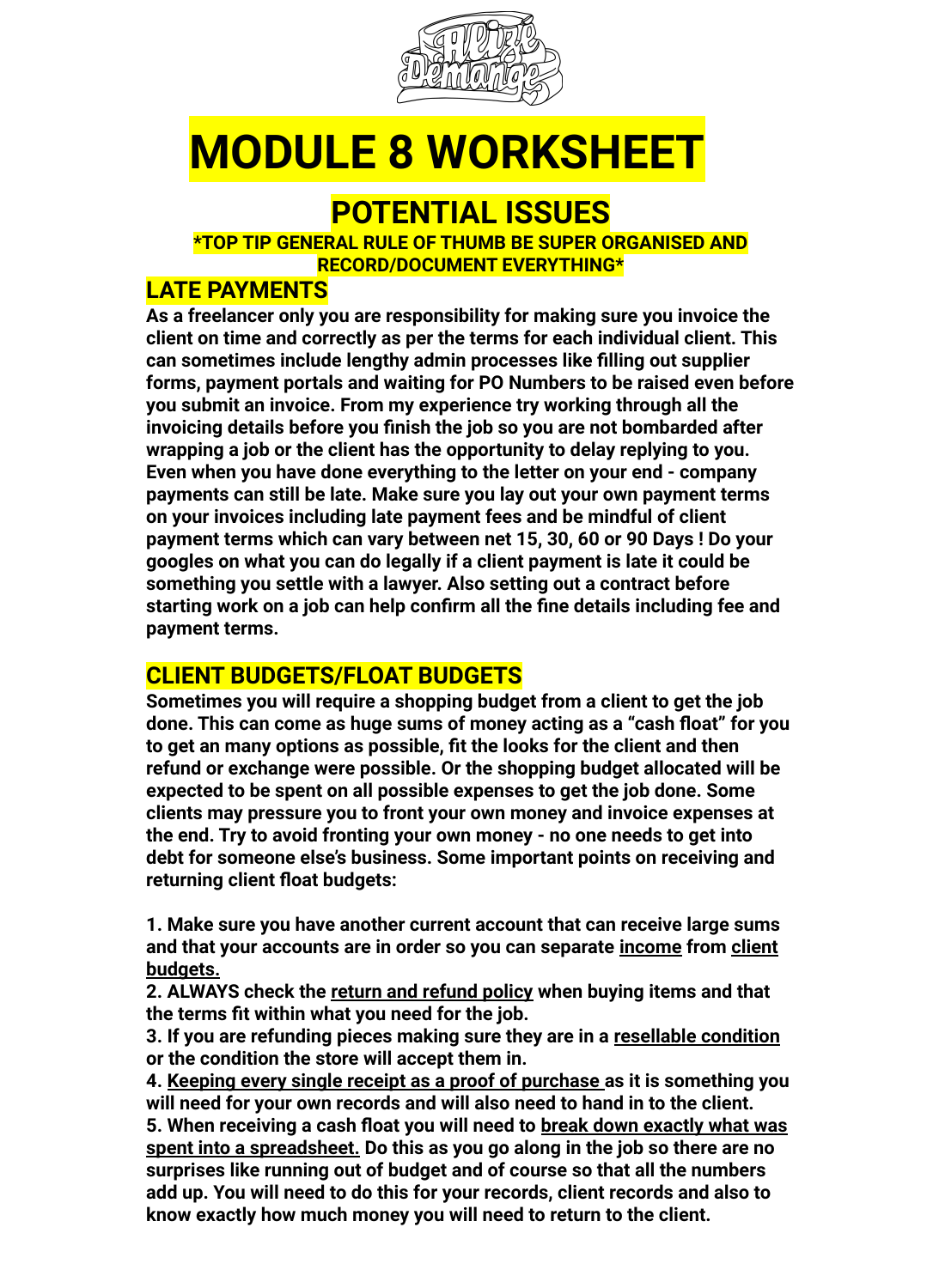## **MODULE 8 WORKSHEET**

#### **EXPENSES**

**Similarly to client float budgets you may be expected to front cash on your expenses like travel, food, postage, couriers and then add them to your invoice at the end. This is common practice however always communicate with the client if for example you foresee the expenses being too high for you to front ahead of payment and that you may require extra support.**

#### **TROUBLESHOOTING**

**Things in this business have a tendency to deviate from the plan, whether it's shoot dates changing, deliveries not arriving, budget delays or just plain old no responses from PR's. This can have you thinking on your feet at all time and can be quite stressful. It's important to remember to be flexible and a solution based person. Making sure you try and pull in as many options as possible and expanding your reach out pool for call ins is a way of controlling a drop outs on loans. In the possibility of not always getting your dream look you must always be thinking about how you can recreate that in another way. Always have a back up plan in mind and always make sure you are communicating with the rest of your team about it.**

#### **TIME MANAGEMENT**

**There never feels like there is enough time for us as Fashion Stylist's it's important to be super organised and maintain a sense of urgency at all times as there will be times when things just do not go to plan. How time is organised per job is something you will become more familiar with when you are assisting but being good at time management is a trait that will make you an amazing assistant and Fashion Stylist.** 

#### **FEEDBACK**

**With every job there will be feedback and criticism it's important to have a balance of being able to defend your ideas but also compromise where necessary. In some jobs your role requires a lot of feedback and sign off to what the client wants or needs. Always have a positive demeanour and welcome the feedback - good communication and a good attitude will make this process not feel like an attack.** 

#### **AUTHENTICITY**

**Having conviction in what you are producing is what creates authentic work. Authenticity stands the test of time and will set you apart from others and will create your signature style. Being culturally aware and sensitive to what you are communicating to the world through your work is equally important. Constantly strive to represent integrity in your work and in the same breadth keep yourself educated on what is going on in the world around you - Fashion Styling although seen as fantasy also represents the current life and times! Additonally cultural appreciation only please.**